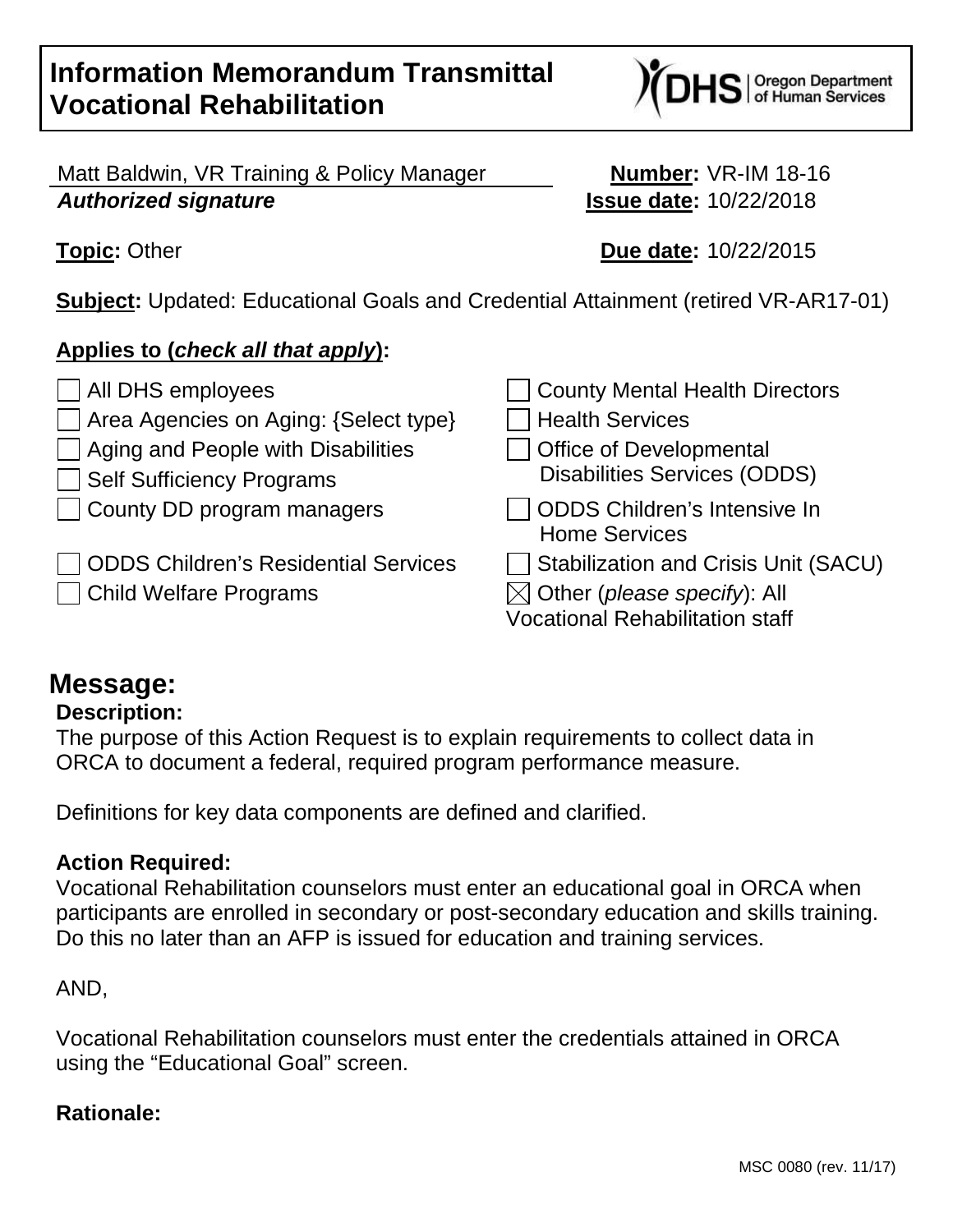There are several reasons why it is important to document education or training attained. The information will:

- Track and record participant education and training successes.
- Help the program meet a federal requirement and determine performance measures.

## **Procedure:**

#### **1. ORCA instructions not included**

#### **This Action Request does not include instructions how to enter the data in ORCA.**

The steps to enter credentials change as ORCA is upgraded.

#### **2. Staff must document educational goals and outcomes**

- The counselor shall insure **the educational goals and subsequent outcomes are directly tied to the employment goal in the IPE. The employment goal must be consistent with the general goal of competitive integrated or supported employment.**
- Please see Table 1 Educational Goals and Outcomes Crosswalk for ORCA Credential Attainment for more information about the relationship between educational goals, educational outcomes, and credential attainment.
- It is best practice for counselors to periodically meet with the participant during and following the completion of training or education through initial employment. During training or education services the counselor and participant shall meet at the end of each educational term (quarterly, semester, or other as designated by the training organization). During these meetings, the participant is expected to review and share with the counselor: grades; credits successfully achieved; progress made toward skill, certificate, or degree attainment; financial aid; and complete or review the upcoming financial needs test. (See VR-AR 16-03 Participant Release of training, certificates, degrees, and grades information.)
- **The counselor must gather evidence to document progress toward educational goals and attainment of educational outcomes. Additionally, the results must be summarized in the new "Education & Training Documents" case notes**.
- **Scan or photograph the document(s) recording educational attainment**. Create a pdf from the scan or photograph and **include in client electronic service record**.
- **Place the evidence of educational attainment pdfs in the "Education & Training Documents" case notes**. (See picture on next page.)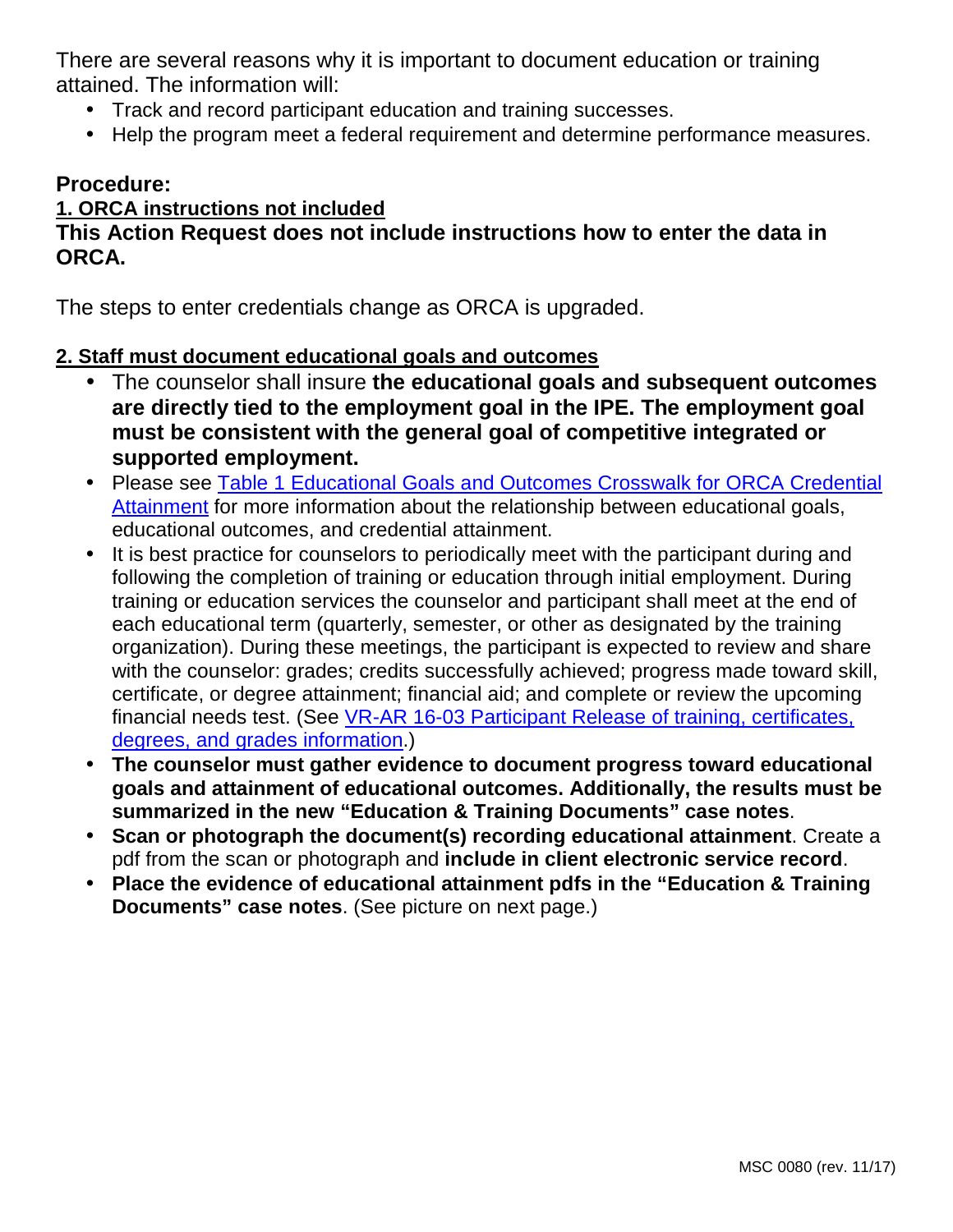| 1. General            |                                           |  |  |  |  |
|-----------------------|-------------------------------------------|--|--|--|--|
| Entry Date*           | e<br>12/12/2017                           |  |  |  |  |
| Author                | Jaramillo, Red L.                         |  |  |  |  |
| Category <sup>*</sup> | (Not Completed)                           |  |  |  |  |
|                       | (Not Completed)                           |  |  |  |  |
| 2. Note               | <b>Activity Due</b>                       |  |  |  |  |
|                       | Closure                                   |  |  |  |  |
| Summary               | Correspondence                            |  |  |  |  |
|                       | Drop In                                   |  |  |  |  |
| <b>Enter Case N</b>   | <b>Education &amp; Training Documents</b> |  |  |  |  |
|                       | <b>Eligibility Extension</b>              |  |  |  |  |
|                       | E-mail                                    |  |  |  |  |
|                       | Fax                                       |  |  |  |  |
|                       | In Office Appointment                     |  |  |  |  |

# **Applicability:**

This information applies to all Oregon Vocational Rehabilitation staff.

#### **Definitions**

The following concepts are documented in federal regulations.

#### **1. Educational Goal**

The **educational goal** reflects what the participant's **next educational or training milestone** along the educational path he or she hopes to achieve in the next year.

#### **Educational goals in ORCA** include:

- Special Education
- 1st Grade through 12th Grade
- Adult Secondary Education
- 1st through 4th Year Postsecondary
- Postsecondary beyond 4th Year (including medical and law school)
- Career/Technical Training Program (Credential)
- Career/Technical Training Program (no Credential)
- Apprenticeship
- Certification
- License

#### **NOTE:**

- **"No formal schooling"** is **not an appropriate educational goal.**
- OJT is **not an educational goal for the purpose of credentials**. However, OJT will be tracked as a measurable skill gain. (See VR-AR 18-02 Measurable Skill Gains policy.)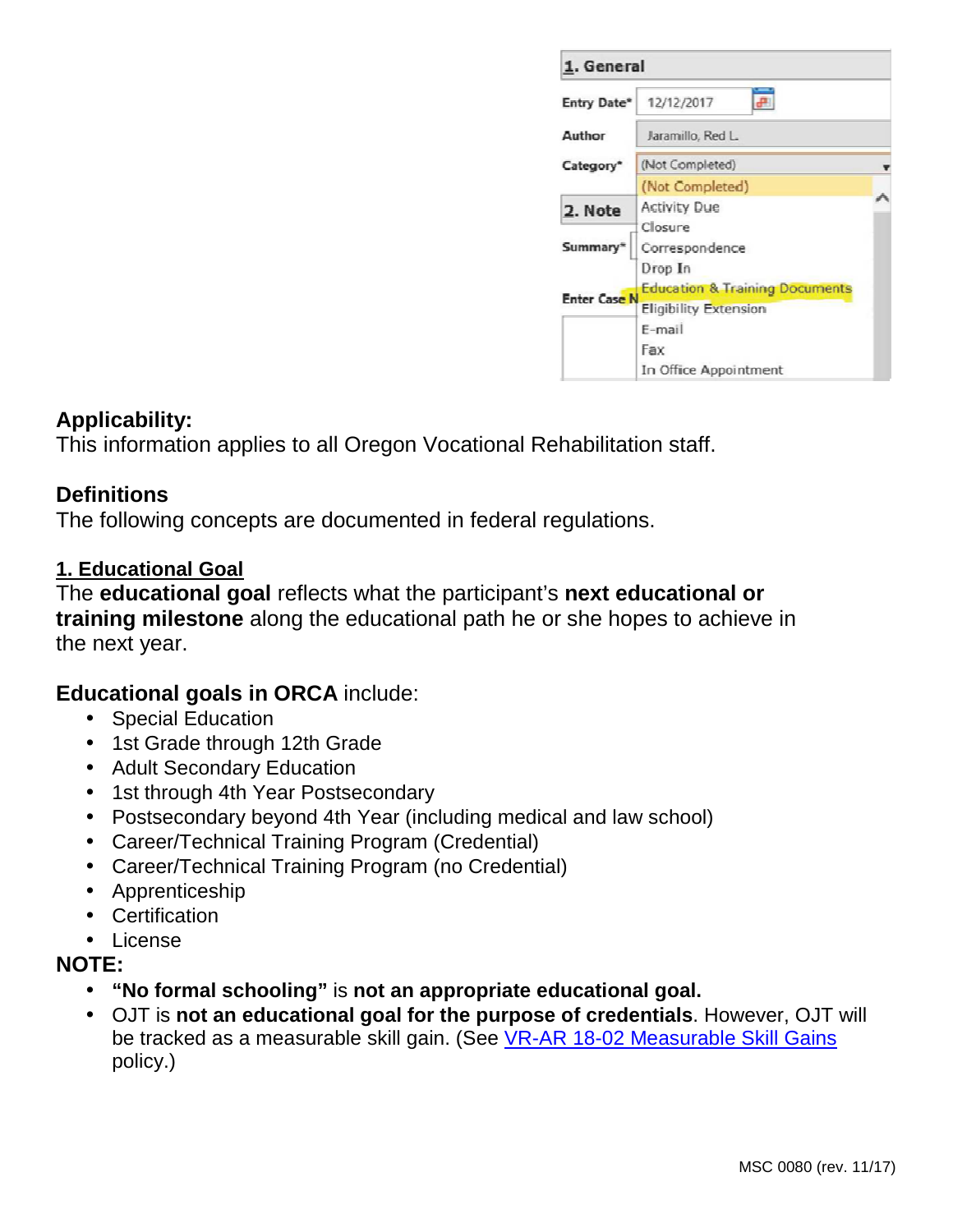#### **2. Educational Outcome**

"WIOA demands an educational process that takes the student from his or her individual and unique starting point to his or her ending point, the diplomas, credentials, and skills needed to obtain a desired job, career, or advancement." (The WIOA Manual. Implementing WIOA in Adult Education.) **The educational outcome must be directly tied to the employment goal in the IPE**.

**An Educational outcome** is the logical endpoint or conclusion of the current educational goal. For example,

- For a person in 9th, 10th, 11th or 12th grade the educational outcome would be a **high school diploma or modified diploma**.
- For a person attending Adult Secondary Education the educational outcome would be a **GED**.
- For a person in the second year of postsecondary school the educational outcome could be an **Associate Degree.**
- For a person in the third year of postsecondary school could be a **Bachelor's Degree**.

# **Educational outcomes in ORCA** include:

- Special Education Certificate or Diploma (which includes the Oregon Modified Diploma)
- High School Diploma
- GED
- Associate Degree
- Bachelor's Degree
- Master's Degree
- Doctorate Degree
- Completed Apprenticeship
- Obtained Certification
- Vocational/Technical Certificate
- Vocational/Technical License
- Disenrollment [dropped out, expelled from the program or did not successfully complete]
- No Degree or Certificate Completion

# **NOTE:**

- **"No formal schooling"** is **not an appropriate educational outcome**.
- **OJT or Obtained Employment is not an educational outcome** but will be documented as a measurable skill gain. (See VR-AR 18-02 Measurable Skill Gains policy.)

# **3. Employment Goal**

The Individualized Plan for Employment (IPE) is a written plan **outlining an individual's vocational goal**, and the services to be provided to reach the goal. The IPE formalizes the planning process which **identifies the vocational goal**, service delivery and time frames for service. The IPE identifies the individual's employment objective, consistent with their unique strengths, resources,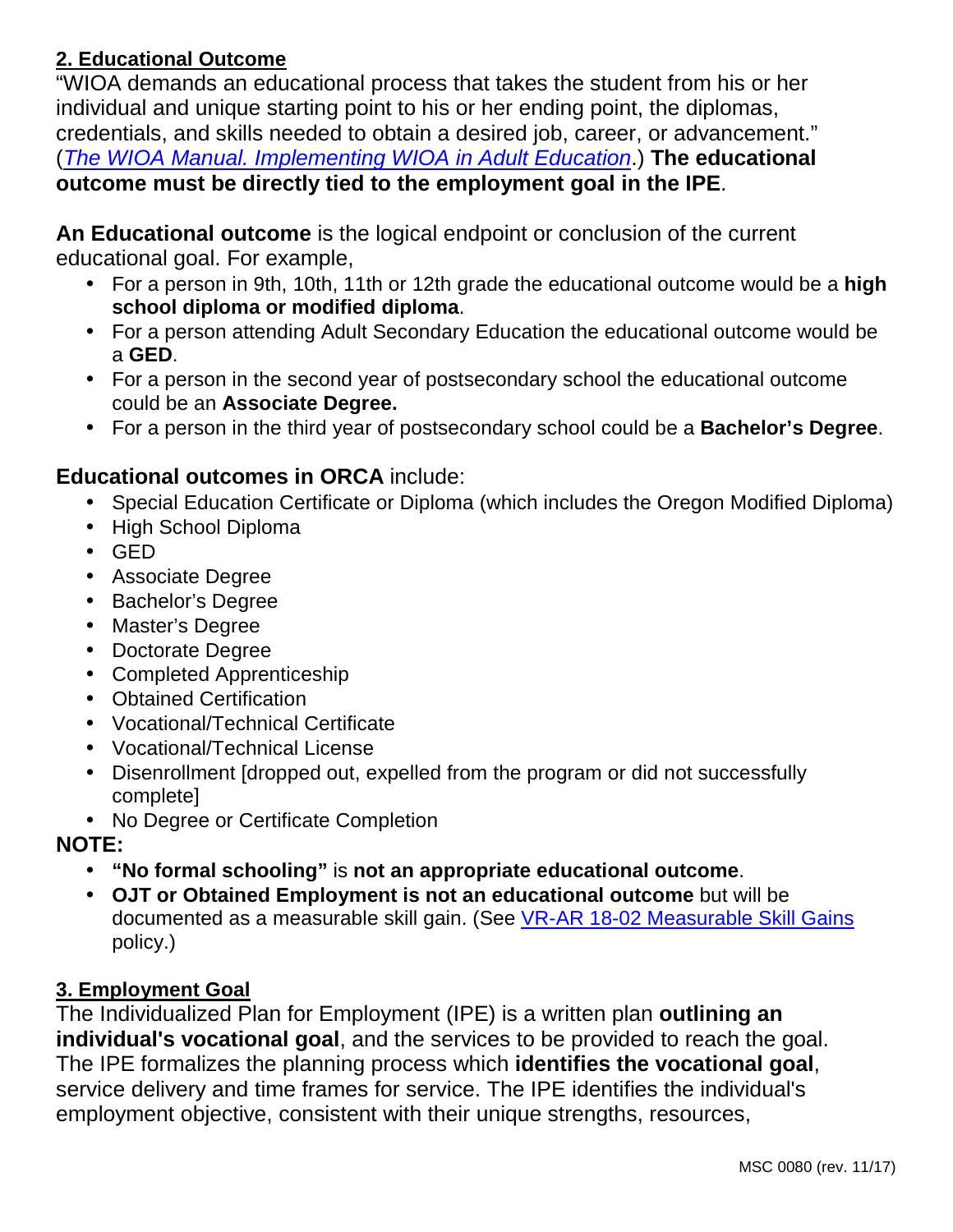priorities, concerns, abilities, and capabilities and provides a plan for monitoring **progress toward achievement of the vocational goal**.

Through the IPE, individuals are informed of their rights and responsibilities in the rehabilitation process. The individual's involvement in developing the plan is reflected throughout the IPE. Consistent with the principle stated above, the IPE must be agreed upon and signed by the consumer and the counselor.

# **4. Credentials**

This performance indicator measures attainment of two types of credentials.

Either:

- A secondary school diploma or Oregon's modified diploma, or,
- A recognized postsecondary education and training credential.

**An acceptable Credential** (for the purposes of performance measurement) may include:

- Oregon Modified Diploma
- Secondary School Diploma
- GED
- Associate Degree
- Bachelor's Degree
- Master's Degree
- Graduate Degree (e.g. Ph.D., E.D., or M.D.)
- Occupational license
- Occupational certificate, including Registered Apprenticeship and Career and Technical Education educational certificates
- Occupational certification (e.g., CompTIA A+ certification, an entry level PC computer service certification)
- Other recognized certificates of industry/occupational skills completion sufficient to qualify for entry-level or advancement in employment. (i.e., other recognized Diploma, Degree, or Certificate)

(Source: Technical Assistance Circular, RSA-TAC-17-01, December 19, 2016. Page 13.)

# **Each credential must be:**

- Measurable
- Awarded in recognition of attainment of technical or industry occupational goals
- Approved by an accrediting agency
- Required for entry into a job or to advance in a career in an existing industry or occupation
- Attained during the program or within one year of exit
- Likewise, such certificates must recognize technology or industry/occupational skills for the specific industry/occupation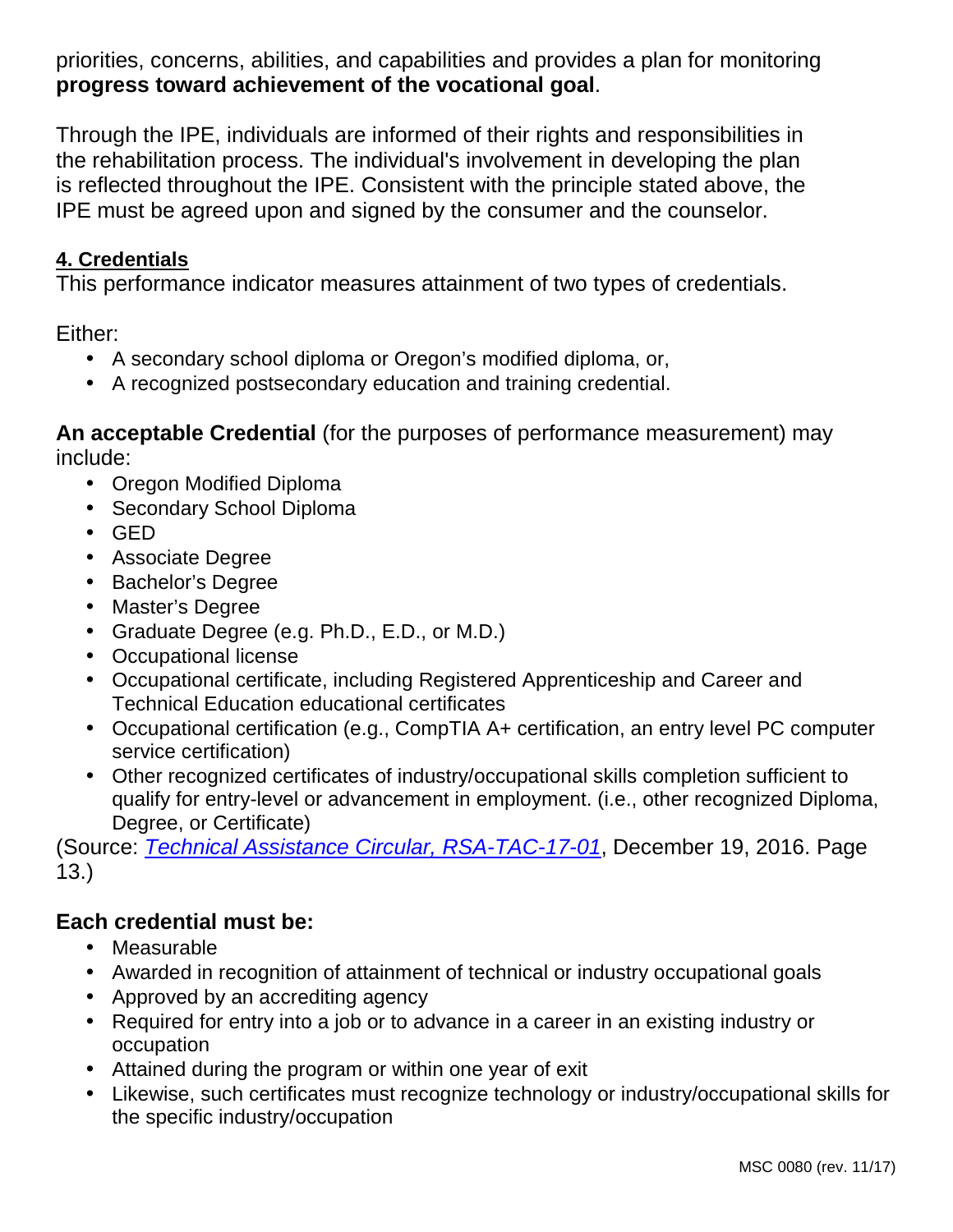• Must be related to a specific occupational skill. General skills related to safety, hygiene, etc., even if such general skills certificates are broadly required to qualify for entry-level employment or advancement in employment are not credentials

## **5. Examples that are not Credentials**

There are trainings and educational activities that do not count toward the attainment of a credential. This is not a complete list.

- Oregon Extended Diploma
- Oregon Alternative Certificate
- Oregon National Career Readiness Certificate (NCRC)
- Food Handler's Card
- Certificates for upgrading basic computer skills (such WORD, EXCEL, etc.)
- Red Cross CPR
- OJT
- Work Experience
- Customized Training
- Internships
- Driver's license
- Driving training
- Computer coding camps
- OST (Occupational Skills Training)
- CWST (Career Workforce Skills Training)

#### **References**

**§361.45 Development of the individualized plan for employment**

**Revision of Policy Directive (PD) 16-04 instructions for the completion of the Case Service Report Manual (RSA-911) for the State Vocational Rehabilitation Services Program and the State Supported Employment Services Program. RSA-PD-16-04**. June 14, 2017.

**VR-IM-16-02 Annual Plan Review of Participant Progress Revised.** (1/22/2016)

VR-IM-16-03 Participant Release of training, certificates, degrees, and grades information. (11/07/2016)

VR-IM 18-02 Documenting Measurable Skill Gains (02/06/2018)

**'Updated' Frequently Asked Questions for Oregon Diploma Options**, 2014.

The WIOA Manual. Implementing WIOA in Adult Education. Authors: Michael Ormsby and Dan Griffith. Essential Education. Corvallis, Oregon.

WIOA Wednesday: WIOA Performance Accountability—Hot Topics! Workforce GPS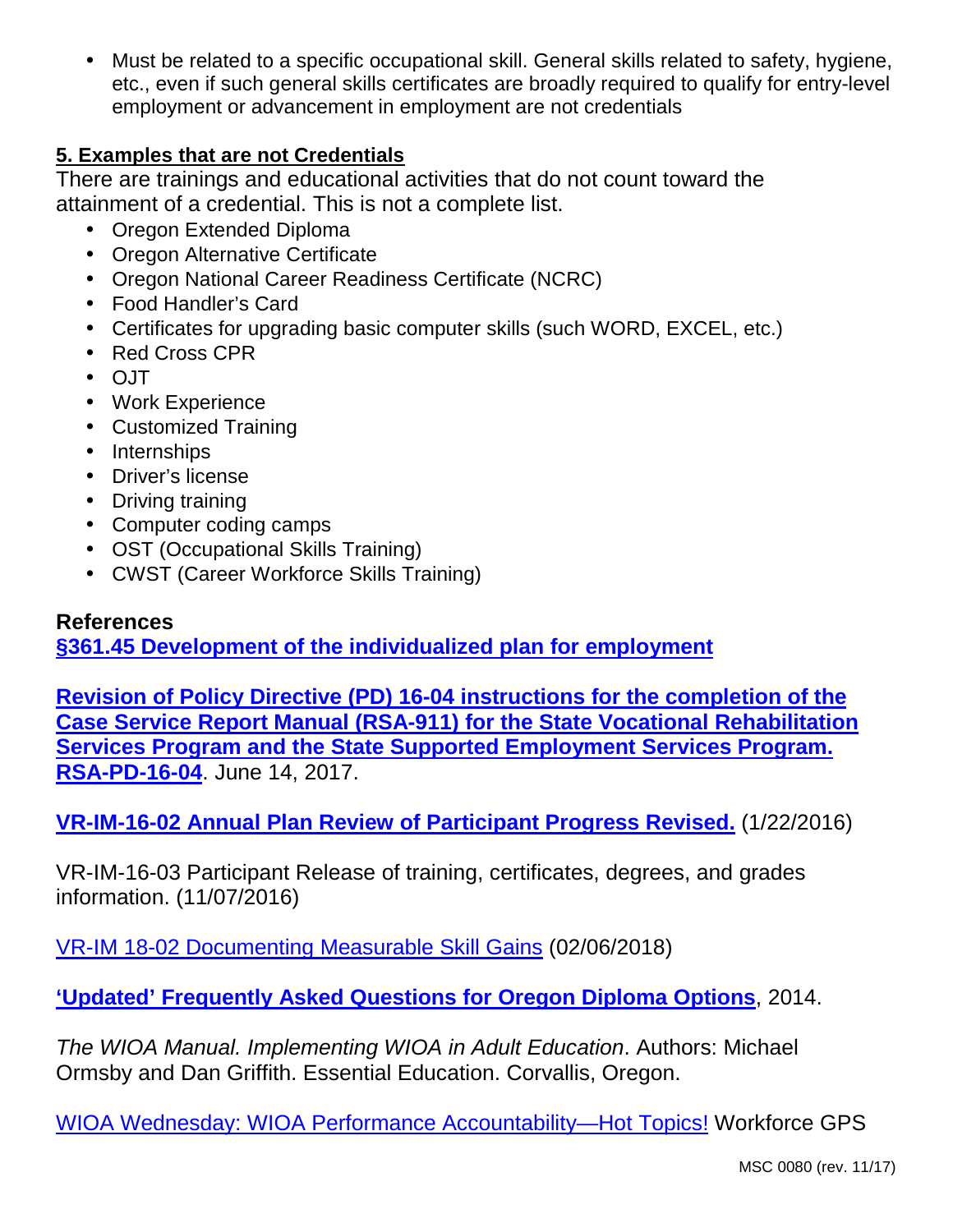(1/11/2017)

Credential Attainment E-Learning Module Workforce GPS (8/24/2018)

#### **Attachments:**

- Crosswalk between Educational Goal and Educational Outcome
- VR-AR 17-01 Frequently Asked Questions (FAQ)

#### If you have any questions about this information, contact:

| Contact(s): Robin Brandt |  |  |  |
|--------------------------|--|--|--|
|--------------------------|--|--|--|

Phone: 503-945-5857 Fax:

Email: VR.Policy@dhsoha.state.or.us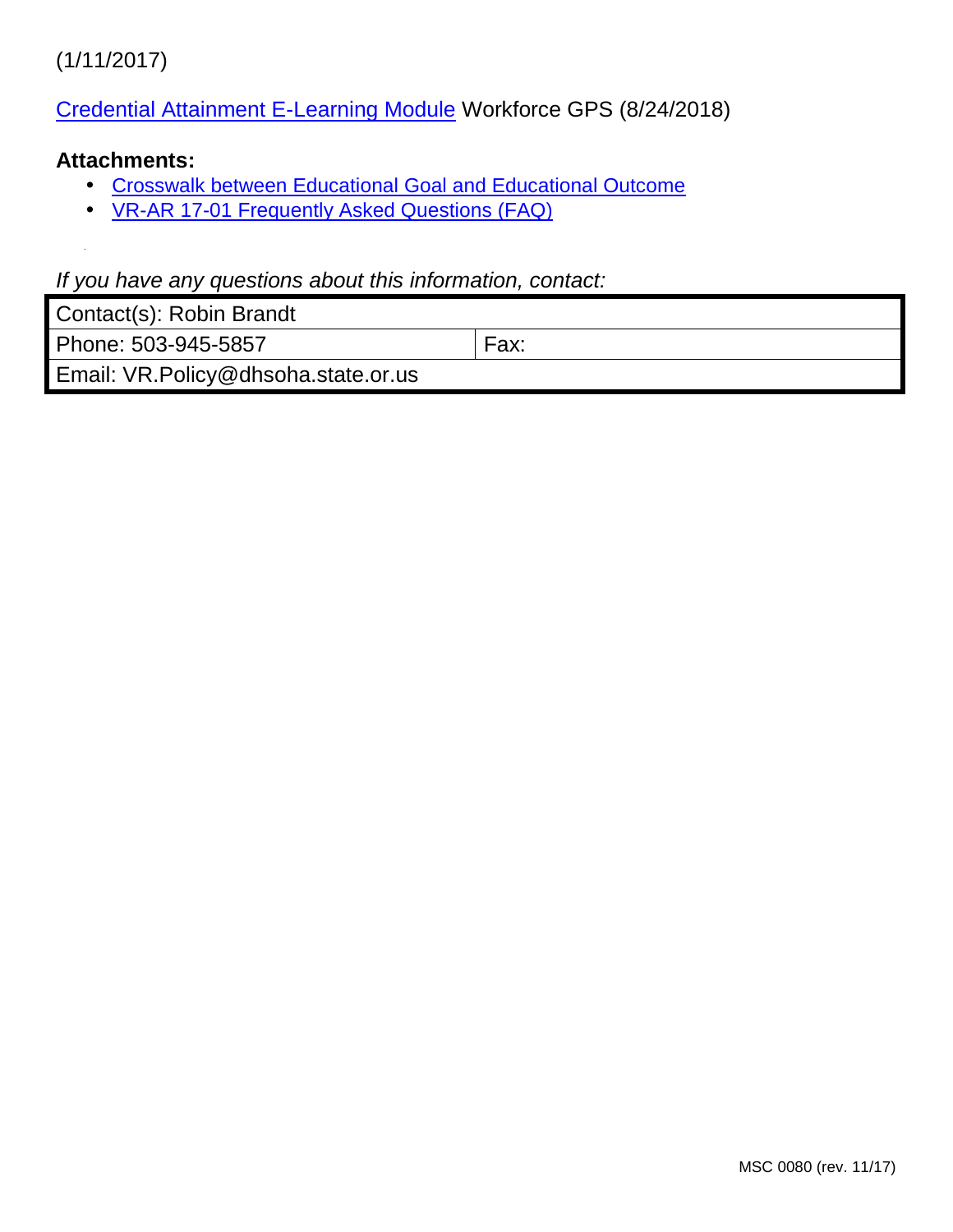# **Crosswalk between Educational Goal and Educational Outcome Table 1 Educational Goals and Outcomes Crosswalk for Credential Attainment**

| <b>VR Service Sub</b>                                  | <b>Educational Goal</b>                      | <b>Educational Goal</b>                             |                     | <b>Educational Goal</b> |
|--------------------------------------------------------|----------------------------------------------|-----------------------------------------------------|---------------------|-------------------------|
| Category                                               |                                              | <b>Outcome, Successful</b>                          |                     | Outcome, not            |
|                                                        |                                              |                                                     |                     | <b>Successful</b>       |
|                                                        | 9th grade                                    |                                                     |                     | Disenrollment           |
|                                                        | 10th grade                                   |                                                     |                     | Disenrollment           |
|                                                        | 11th grade                                   |                                                     |                     | Disenrollment           |
|                                                        | 12th grade                                   | High school Diploma                                 |                     | Disenrollment           |
|                                                        | Special Education*                           | <b>Special Education</b><br><b>Modified Diploma</b> |                     | Disenrollment           |
| <b>Basic Remedial or</b>                               | <b>Adult Secondary</b>                       | <b>GED</b>                                          |                     | Disenrollment           |
| Literacy, High                                         | Education                                    |                                                     |                     |                         |
| <b>School</b>                                          |                                              |                                                     |                     |                         |
| Equivalency                                            |                                              |                                                     |                     |                         |
|                                                        | 1st year post-secondary                      | Associate<br>Degree or                              | Bachelor'<br>Degree | Disenrollment           |
| <b>Community</b>                                       | 2nd year post-                               |                                                     |                     | Disenrollment           |
| <b>College</b>                                         | secondary                                    |                                                     |                     |                         |
|                                                        | 3rd year post-secondary                      | Bachelor' Degree                                    |                     | Disenrollment           |
| <b>Four Year</b>                                       | 4th year post-secondary                      |                                                     |                     | Disenrollment           |
| College/University                                     |                                              |                                                     |                     |                         |
| Graduate                                               | Post-secondary beyond                        | Master's Degree,                                    |                     | Disenrollment           |
| <b>College/University</b>                              | 4th year                                     | Doctorate Degree                                    |                     |                         |
| <b>Vocational or</b>                                   | Career/Technical                             | Vocational/Technical                                |                     | <b>Disenrollment</b>    |
| Occupational                                           | training (Credential)                        | Certificate                                         |                     |                         |
| <b>Licensing and</b><br><b>Certification</b>           |                                              | Vocational/Technical<br>License                     |                     | <b>Disenrollment</b>    |
| <b>Licensing and</b><br><b>Certification</b>           |                                              | Vocational/Technical<br>Certification               |                     | <b>Disenrollment</b>    |
|                                                        | Career/Technical<br>training (No Credential) | Completion, No<br>Degree or Certificate             |                     | Disenrollment           |
| Apprenticeship                                         | Apprenticeship                               | Completed<br>Apprenticeship                         |                     | <b>Disenrollment</b>    |
| OJT (On the Job<br>Training), OJT Set<br><b>Up Fee</b> | OJT                                          | Completed OJT,<br><b>Obtained Employment</b>        |                     | Disenrollment           |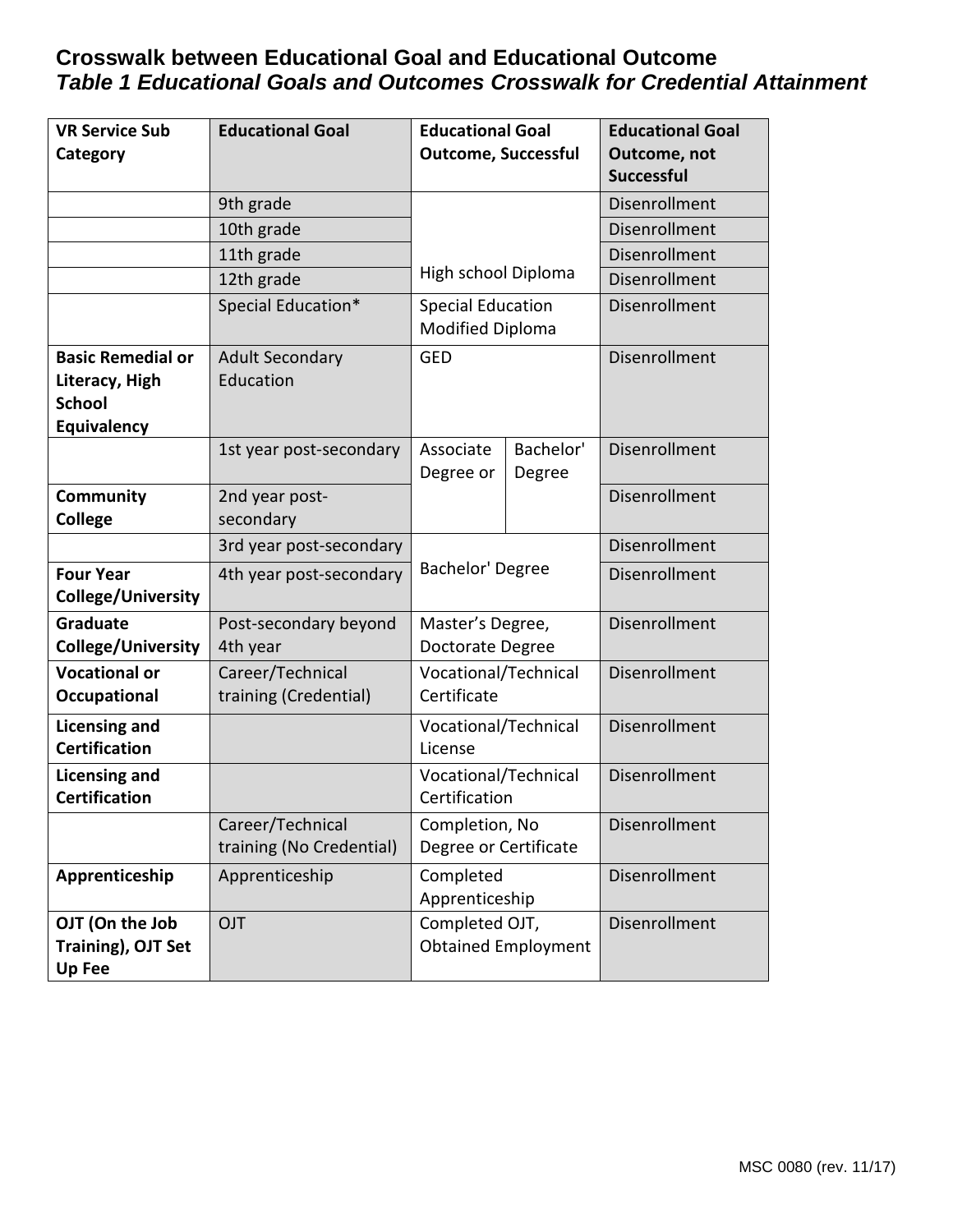# **VR-AR 17-01 – Frequently Asked Questions (FAQs)**

#### **1. Question: I want to enter data in ORCA about the education at application for an applicant who is 63 and has no formal education. This states that the education goal cannot be "no formal schooling." What do I do?**

**Answer:** This AR does not provide instruction to enter data in ORCA.

There are instances that an individual with disabilities comes to Vocational Rehabilitation and does not have a formal education. For example, someone who is 63 might have been institutionalized or kept at home and not offered formal schooling.

The individual might be a refugee or immigrant with a disability who was not involved in an education system.

**To enter the current educational attainment at application**, you do enter into ORCA an educational goal of "no formal schooling." This is the first entry of the educational goals. It is appropriate for a person of the client's age who might have been institutionalized and had no formal schooling.

**The second educational goal** which contains any future education for the individual **cannot be "no formal schooling."**

**2. Question: Do I need to document (get a copy of the diploma or degree and put it in the participant service record) any current level of education attained by the individual at application? It could be quite difficult to document a high school diploma or bachelor's degree completed many years ago.** 

**Answer:** If the diploma or degree documentation is necessary to attain the next level of education that will be in the individualized plan for employment (IPE), then the client service record should contain documentation (scanned or photographed and in pdf format) in the file.

For example, if a participant has a vocational goal that requires a master's degree, then documentation of the attainment of a bachelor's degree would be required.

**3. How do I indicate the educational goal of a student with a disability who continues to participate in high school after the 12th grade is completed?** 

# **Answer: Here is information specific to participants in High School (Secondary School)**

High school students with disabilities engaged with vocational rehabilitation are always encouraged to complete high school and attain a high school diploma, if possible.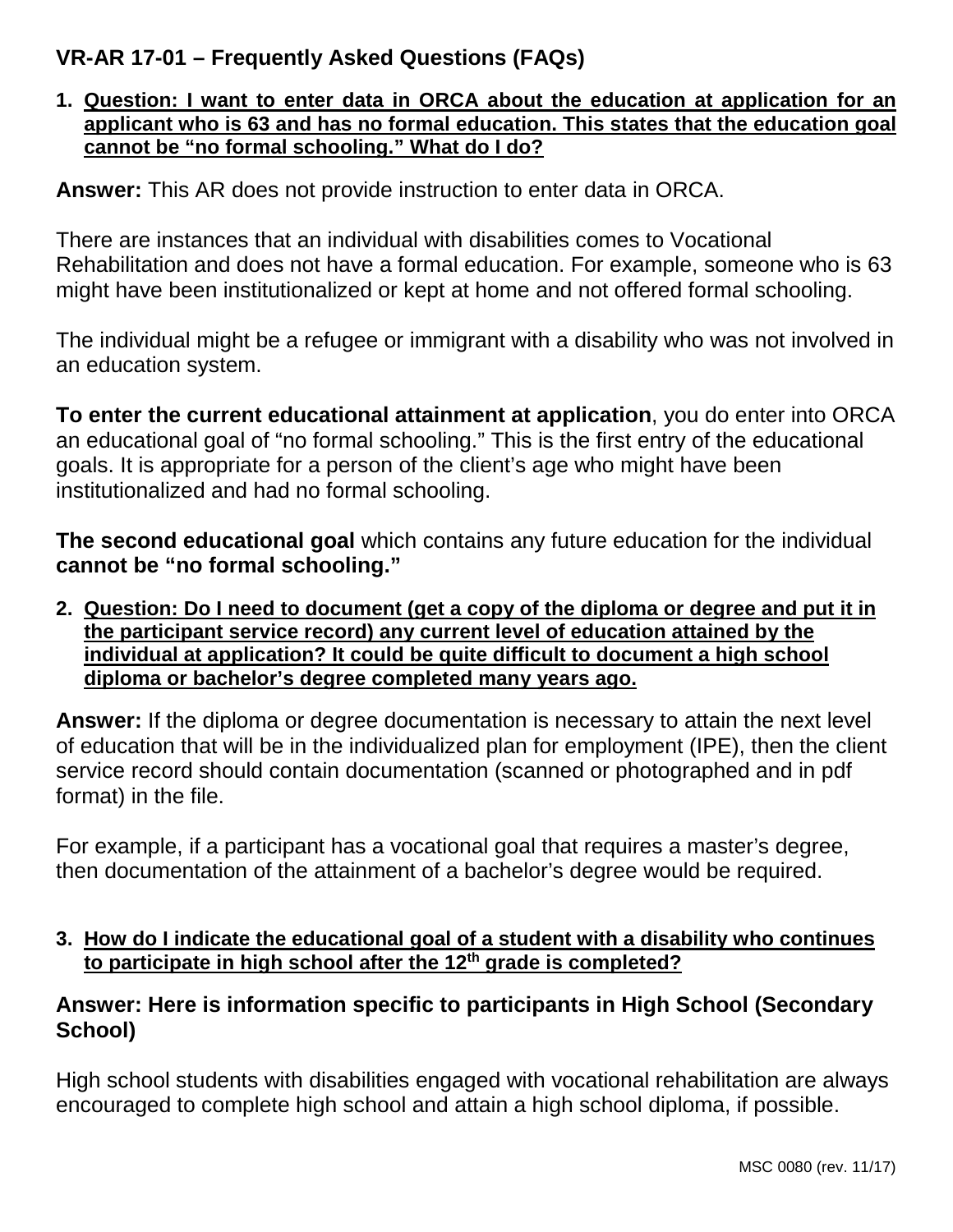For some students completing high school, the educational outcome may be less clear. In Oregon there are four possible diploma options:

- High school diploma (in ORCA)
- Modified diploma (ORCA provides "Special Ed Modified Diploma)
- Extended diploma (no ORCA designation)
- Alternative Certificate (no ORCA designation)

There should be a match between the educational requirements for the employment goal and the student diploma option.

- **If the participant is a student in secondary school and his/her employment goal requires a high school diploma or modified diploma**, then enter an Educational Goal in ORCA of the next level of education to attain (e.g., 9th, 10th, 11th, or 12th grade). For now, RSA treats a high school diploma or modified diplomas as the educational outcome in the ORCA Educational Goal.
- **For students who complete the 12th grade and continue beyond but will not receive a high school diploma or modified diploma** there is **no Educational Goal**. Do not use a goal of "No Formal Schooling."
- **For students who do not require a high school or modified diploma as an educational outcome in the IPE**, **do not enter an Educational Goal**.

Regardless of the diploma option, please **get and scan into the participant file, the diploma option at end of high school**. **Verbal reports by the participant may be incorrect**.

**4. How do I track a client in ORCA who is enrolled in a post-secondary education program, but VR is not paying for tuition for post-secondary education services? For example, VR is paying for textbooks, tutoring, or transportation while the college helps the client obtain a Pell grant for tuition. How do I document this in ORCA to ensure the Program gets credit if the client obtains a degree?** 

**Answer: Yes, VR can take credit for supporting a participant who is in college, working on a degree, and finally attaining a degree. It is not necessary for VR to be the program funding tuition.** The purchase of textbooks, tutoring or other accommodation, and transportation are good examples of services that the Program might provide.

To indicate that the client is enrolled in post-secondary education, take these steps:

• Vocational Rehabilitation counselors must enter an educational goal in ORCA when participants are enrolled in secondary or post-secondary education. Do this no later than an AFP is issued for the education-related services (i.e., book purchase, tutoring or other accommodation, transportation, etc.).